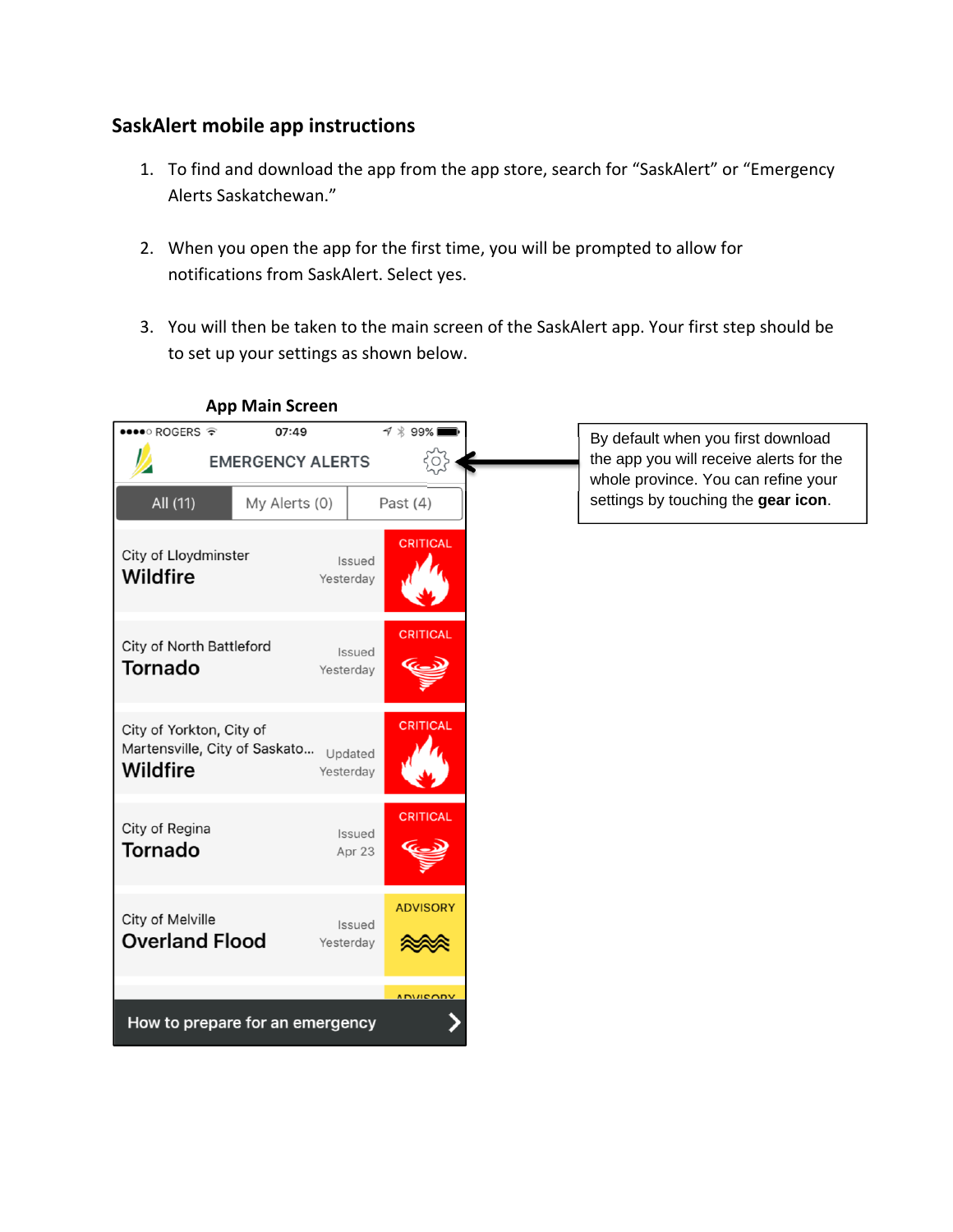# **App Settings Screen**



NOTE: Once you download the app and agree to notifications you will receive all critical alerts. There is no option to turn off Critical Alerts.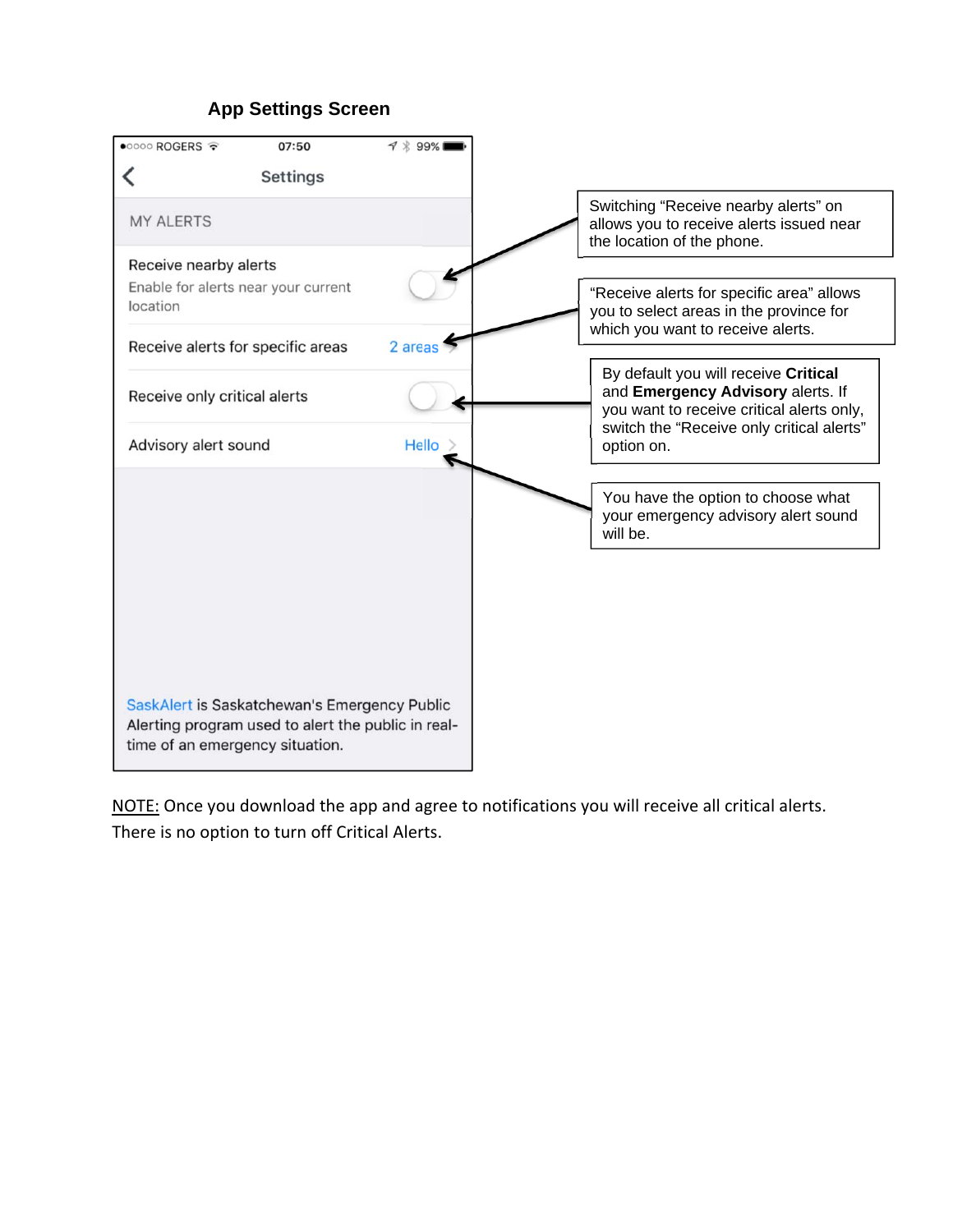### **App Main Screen**